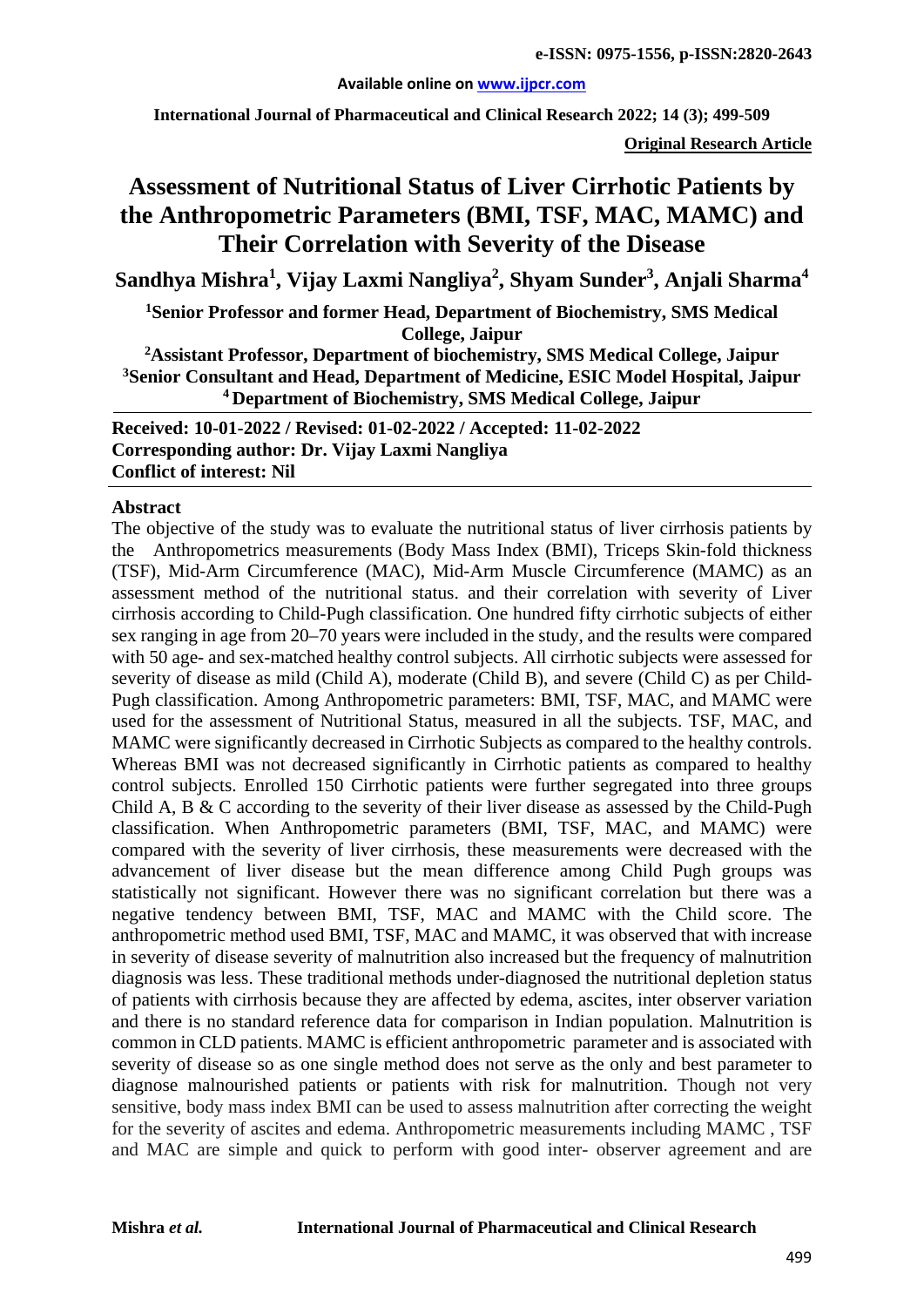probably the most practically applicable method. In addition, TSF and MAMC have demonstrated a linear relationship with mortality among cirrhotic patients.

This is an Open Access article that uses a fund-ing model which does not charge readers or their institutions for access and is distributed under the terms of the Creative Commons Attribution License (http://creativecommons.org/licenses/by/4.0) and the Budapest Open Access Initiative (http://www.budapestopenaccessinitiative.org/read), which permit unrestricted use, distribution, and reproduction in any medium, provided original work is properly credited.

#### **Introduction**

Chronic liver disease occurs throughout the world irrespective of age, sex, region or race. Cirrhosis is an end result of a variety of liver diseases characterized by fibrosis and architectural distortion of the liver with the formation of regenerative nodules and can have varied clinical manifestations and complications. According to WHO, about 46% of global diseases and 59% of the mortality is because of chronic diseases and almost 35 million people in the world die of chronic diseases [1]. Nutritional deficiency is common in patients with end stage liver disease (cirrhosis) and is often associated with a poor prognosis [2]. Malnutrition is a well-known complication in patients with liver cirrhosis, and its presence has important prognostic implications because it is an independent predictor of mortality and is associated with decompensation, complications (ascites,encephalopathy, spontaneous bacterial peritonitis, hepatorenal syndrome) and a poor quality of life [3 & 4]. Undernourishment in patients with cirrhosis should be of concern for the clinician and it must be considered as important as the traditional prognostic factors of chronic liver diseases. Actually, nutritional status in these patients is so important that it was part of the original Child-Turcotte scale. In 1973, Pugh replaced it with the prothrombin time [5 & 6]. Malnutrition is present in more than half of cirrhotic patients. Its prevalence varies widely depending on which definition of malnutrition is used, which tools are employed to perform the nutritional assessment, and the residual function of the liver, being more common in decompensated cirrhosis [7]. All patients with decompensated cirrhosis who are candidates for liver transplants present some grade of malnutrition [8].

Malnutrition occurs in all forms of cirrhosis [9] as shown by studies of nutritional status in different etiology and of varying degrees of liver insufficiency [10]. The prevalence of malnutrition in cirrhosis ranges from 65 to 100% depending upon the methods used for nutritional assessment and the severity of liver disease  $[11 \& 12]$ . There is a direct association between PCM and poor nutritional status results in an unfavorable clinical outcome. The diagnosis of the nutritional status and the treatment of malnutrition in Cirrhotic patients can contribute to reduction in the frequency and/or severity of these complications [13]. Anthropometry involves the external measurement of morphological traits of human beings. It has a widespread and important place in nutritional assessment, and while the literature on anthropometric measurement and its interpretation is enormous, the extent to which measurement error can influence both measurement and interpretation of nutritional status is little considered [14]. Though not very sensitive, body mass index BMI can be used to assess malnutrition after correcting the weight for the severity of ascites and edema [15]. Anthropometric measurements including MAMC , TSF and MAC are simple and quick to perform with good inter-observer agreement and are probably the most practically applicable method. In addition, TSF and MAMC have demonstrated a linear relationship with mortality among cirrhotic patients [16].

### **Material and Method**

The present cross-sectional hospital-based study was conducted in the Department of Biochemistry, in association with the Department of Gastroenterology SMS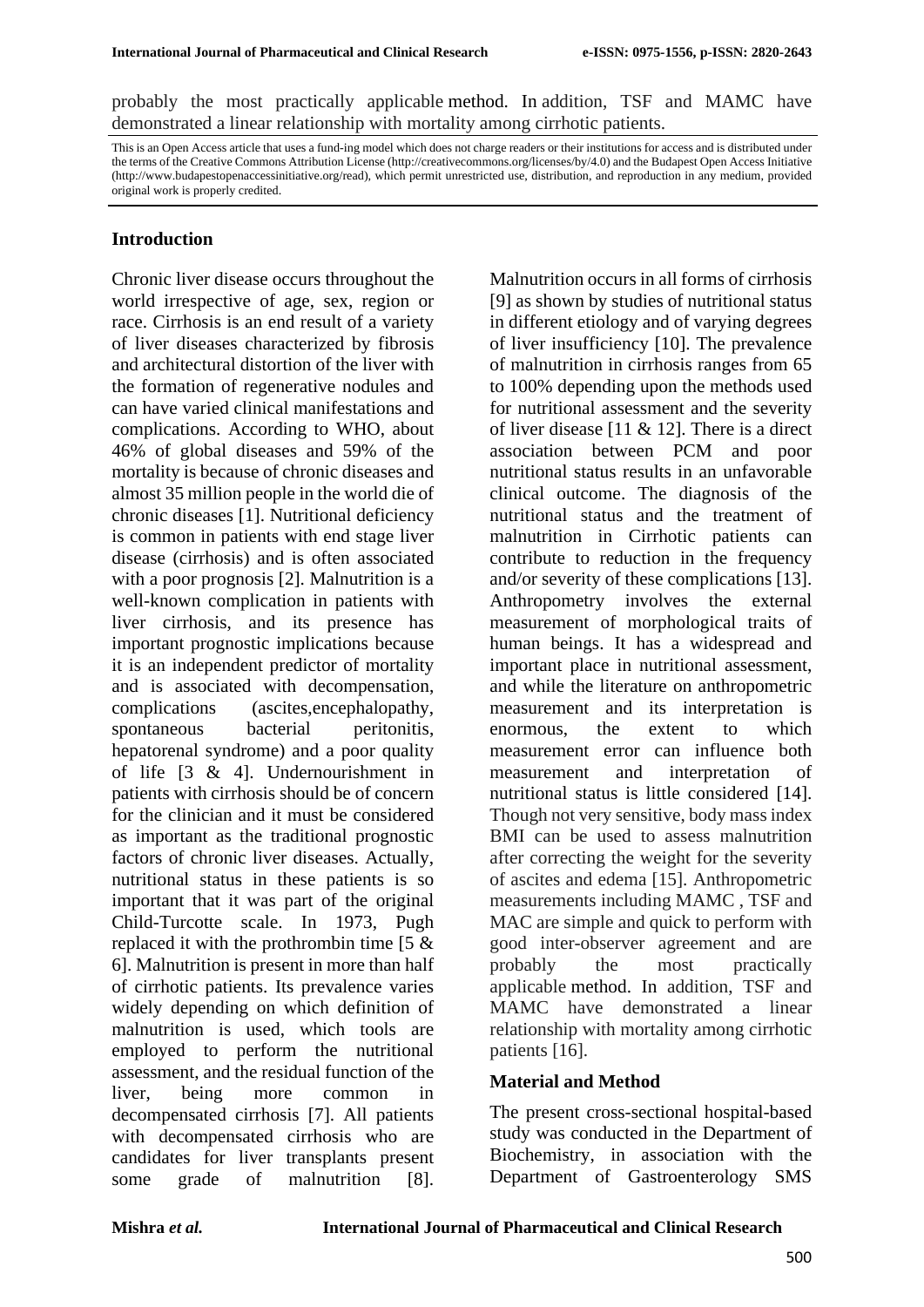Medical College & attached Hospitals, Jaipur, Rajasthan, India.

## **Subject Selection**

One hundred fifty cirrhotic subjects of either sex attending the Outpatient Department (OPD) or admitted in wards of the Department of Gastroenterology SMS Medical College & attached Hospitals, Jaipur, Rajasthan, ranging in age from 20– 70 years (mean±SD 43.04±8.51 years) were included in the study. Patients with hepatic encephalopathy, hepatorenal syndrome, spontaneous bacterial peritonitis, upper gastrointestinal bleeding, hepatocellular carcinoma, and sepsis (need hospitalization) and patients on albumin and diuretic and malabsorption were excluded from the study. The results were compared with 50 age- (mean±SD 43.14±9.3 years) and sex-matched healthy control subjects, and it was ensured by routine examination that all the subjects were in good health and there were no signs and symptoms or no positive history of cirrhosis and had no evidence of malnutrition and comorbid condition that lead to micronutrient malnutrition. Local institutional ethics committee approval was sought before commencement of the study. Informed written consent was obtained from all recruited subjects prior to participation.

## **Clinical Criteria for Diagnosis**

A thorough clinical and symptomatic examination of all the patients was done under the guidance of the treating gastroenterologist. Cirrhosis was diagnosed on the basis of combination of clinical features, blood profile, and radiological imaging. Clinical features were those of portal hypertension, i.e., ascites and/or gastrointestinal varices. Blood profile included evidence of thrombocytopenia and/or coagulopathy. Radiological features, either with trans-abdominal ultrasound or computerized tomography, had to demonstrate a small shrunken liver with or without splenomegaly and intra-abdominal varices [17,18]. To assess severity of the disease, cirrhotic subjects  $(n= 150)$  were further segregated according to Child-Pugh classification: Child A, mild; Child B, moderate; and Child C, severe, indicating degree of hepatic reserve and function. Child-Pugh-Turcotte (CPT) classification [19,20]

| Points              |        |                               |                   |
|---------------------|--------|-------------------------------|-------------------|
| Encephalopathy      | Absent | Medically controlled          | Poorly controlled |
| Ascites             |        | Absent   Controlled medically | Poorly controlled |
| Bilirubin $(mg/dL)$ |        | $2 - 3$                       | >3                |
| Albumin $(g/dL)$    | <3.5   | $2.8 - 3.5$                   | ≤2.8              |
| PT/INR              |        | $1.7 - 2.2$                   | $\sim$ ?          |

Interpretation: class A: 5–6 points, class B: 7–9 points, class C: 10–15 points

Fasting blood sample was drawn of each subject in plain, EDTA, and PT vials and following investigations were done: serum glucose, urea, creatinine, AST, ALT, ALP, bilirubin, total protein, albumin, A/G ratio, cholesterol, triglyceride on fully automated analyser Randox Imola .CBC was performed on Five Part XT 1800 I Sysmex and PT/INR was assessed on

semiautoanalyzer (Coagulation Analyzer SPR 123).

Anthropometric measurements included the following: Body mass index (BMI), Mid arm circumference (MAC), Triceps skin- fold thickness (TSF), Mid arm muscle circumference (MAMC).BMI was estimated by dividing weight (kg) by height<sup>2</sup> (m<sup>2</sup>) [21] Arakawa Y et al 2004). Individuals were considered malnourished if their BMI was less than 18.5, normal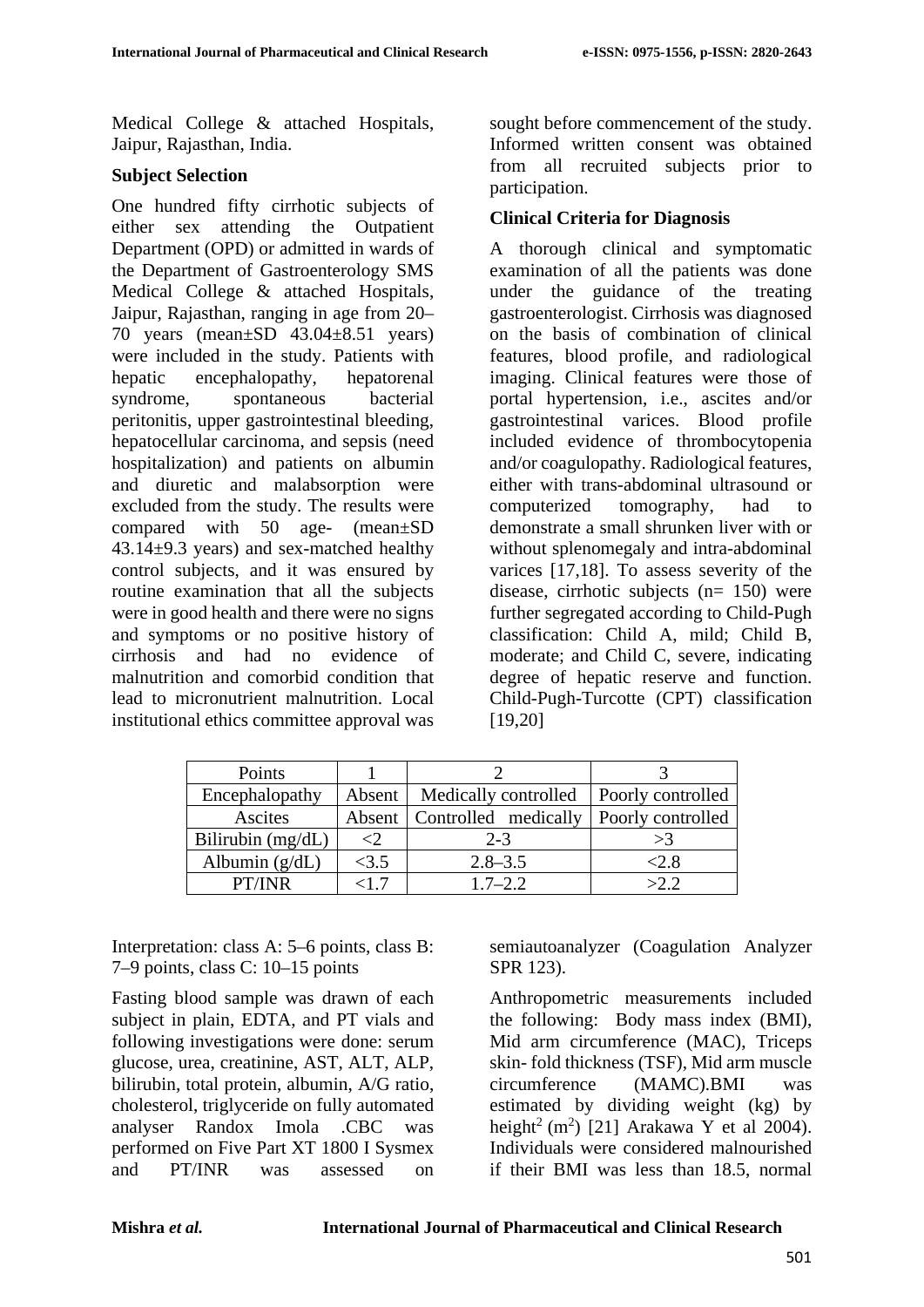from 18.5 to 24.9 and overweight if  $\geq$  25 [22]. Mid Arm Circumference (MAC**)** was measured to the nearest centimeter with a measuring tape at the right arm. The NHANES skinfold thickness and circumference measures assess subcutaneous and visceral fat tissue. The arm circumference is measured on the right arm at the level of the upper arm mid-point mark. The examiner makes this mark on the posterior surface of the arm immediately after measuring the upper arm length [23]. Triceps Skin- Fold Thikness (TSF) an established measure of fat stores, was measured to the nearest millimeter at the right arm using Harpenden skinfold caliper (Baty Ltd, British Indicators) in a standard manner. Three measurements were taken for both TSF and MAC, with average values calculated and recorded. Mid-Arm Muscle Circumference (MAMC) an established measure of muscle protein mass, was calculated from MAC and TSF using a standard formula.

## $MAMC = MAC - (3.1415*TSF)$  [24].

Skinfold thicknesses were measured at the left and the right side of the body to the nearest 0.1mm with a Harpenden skinfold caliper, at the following sites: (1) triceps, halfway between the acromion process and the olecranon process; (2) biceps, at the same level as the triceps skinfold, directly above the centre of the cubital fossa [23].

# **Statistical Analysis**

All data were recorded in a database system on a personal computer, and statistical analysis were performed by using SPSS (STATA 12.0 statistical software). All data were expressed as mean ±SD. Unpaired student t Test was used for comparison of Cirrhotic patients with healthy Controls. Comparison of parameters among the three groups (patients with Child's class A, B, or C liver disease were performed using oneway analysis of variance (ANOVA). In order to know the correlation between Anthropometrics measures with *Child-* *Pugh* classification (Child Score), pearman correlation test was used. We used the Pearson correlation test to know to determine the correlation between within the parameters.  $P < 0.05$  was considered significant.

# **Results:**

150 diagnosed patients of Cirrhosis were compared with 50 healthy Control subjects. Among 50 healthy Control subjects 64% were male and 36% were female and among 150 Cirrhotic patients 66% were Male, 34% were female with male & female ratio was 1.9:1. When the cases were compared on the basis of age, in the Control group the mean age was  $43.14 \pm$ 9.37 years, while in Cirrhotics the mean age was 44.04±8.57 years. On the basis of etiology of Cirrhosis, 42.6% percent of the patients had Cirrhosis of alcoholic etiology, 20% had NASH, 20.7% had HBV, 6.7% had HCV and 10 % with other etiologies (Autoimmune, PBC, PSC).

In our study Anthropometric measurements included the following: Body Mass Index (BMI), Triceps Skin fold Thickness (TSF) for fat stores and Mid -Arm Circumference (MAC), Mid -Arm Muscle Circumference (MAMC) for muscle protein mass, which was used for assessment of Nutritional Status. Among Anthropometric parameters BMI, TSF, MAC and MAMC were measured in all the subjects . TSF, MAC and MAMC were significantly decreased in Cirrhotic Subjects as Compared to the Healthy Controls (Mean  $\pm$  SD in Cirrhotics v/s Controls of TSF (13.54±5.21 v/s 15.80 $\pm$ 4.66 mm, p < 0.01), MAC (275.18 $\pm$ 44.01 v/s  $310.76 \pm 17.12$  mm, p <0.001) and MAMC (232.42±43.04 v/s 261.13 ±29.95 mm,  $p \leq 0.001$ ) (Table 9 & 12). Whereas BMI was not decreased significantly in Cirrhotic patients as compare to healthy Control subjects (Mean  $\pm$  SD, 21.36 $\pm$ 2.58 in Cirrhotics and 22.08±1.58 in Controls p >0.05) (Table 1).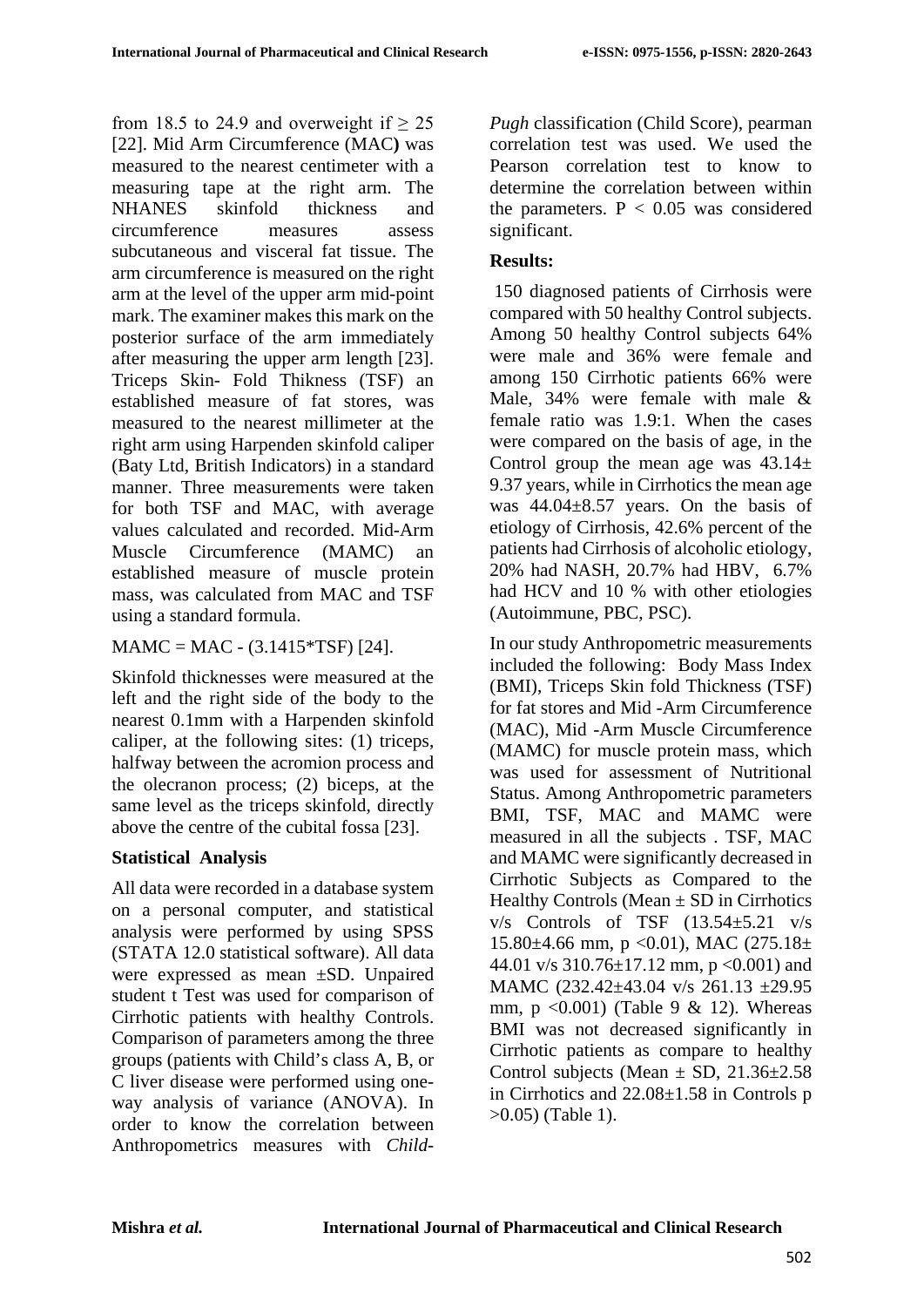| Anthropometric      | <b>Controls</b><br>$(n=50)$             | <b>Cirrhotics</b><br>$(n=150)$       | <b>Unpaired</b><br><b>Test</b> | <b>Student</b><br>t. |
|---------------------|-----------------------------------------|--------------------------------------|--------------------------------|----------------------|
| <b>Parameters</b>   | Mean+SD<br>(Range)                      | <b>Mean+SD</b><br>(Range)            | t Test                         | <b>Value</b><br>P    |
| Height<br>(cm)      | $168.28 \pm 4.82$<br>$(158-178)$        | 170.06±10.27<br>$(157-179)$          | 1.181                          | 0.238                |
| Weight<br>(Kg)      | $62.76 \pm 6.14$<br>$(51-76)$           | $60.93 \pm 7.34$<br>$(46-83)$        | 1.586                          | 0.114                |
| <b>BMI</b>          | $22.08 \pm 1.58$<br>$(19.2 - 26.3)$     | $21.36 \pm 2.58$<br>$(15.8 - 28.4)$  | 1.8587                         | 0.064                |
| <b>TSF</b><br>(mm)  | $15.80{\pm}4.66$<br>$(11.8-24.3)$       | $13.54 \pm 5.21$<br>$(4.2 - 23.2)$   | 2.729                          | $0.007**$            |
| <b>MAC</b><br>(mm)  | $310.76 \pm 17.12$<br>$(271-339)$       | 275.18±44.01<br>$(163-332)$          | 5.570                          | $< 0.001$ ***        |
| <b>MAMC</b><br>(mm) | $261.13 \pm 29.95$<br>$(206.97-297.55)$ | 232.42±43.04<br>$(126.57 -$<br>291.8 | 4.374                          | $<0.001***$          |

**Table 1: Comparison of Anthropometric parameters in Controls and Cirrhotic subjects (n=200)**

BMI (Body mass index); TSF (Triceps skin fold thickness); MAC (Mid arm circumference); MAMC (Mid- arm muscle circumference), Comparison was done using unpaired student t test  $*(p < 0.05)$ significant,

\*\* (P < 0.01) very significant,\*\*\* (P<0.001) indicates that groups are responsible for variance in the measured variable and is highly significant & Rest are not significant  $(p>0.05)$ .

Further enrolled 150 Cirrhotic patients were segregated into three groups Child A,

B & C according to the severity of their liver disease as assessed by the Child-Pugh classification. According to Child Pugh Score out of 150 Cirrhotic patients 51 (34%) belonged to Child A, 50 (33.3%) to Child B and 49 (32.7%) in Child C, category . Gender wise distribution of Cirrhotic Subjects in Child Pugh Classes, 62.7% male and 37.3% females were in Child A, 66% male and 34 % female in Child B and in Child C 69.4% male and 30.6% were female (Table 2).

| Table 2: Gender wise distribution of Cirrhotic Subjects (n=150) on the basis of Child |
|---------------------------------------------------------------------------------------|
| <b>Pugh Score</b>                                                                     |

| <b>Child-Pugh Score</b> | of<br>No:<br><b>Subjects</b> | <b>Gender of subjects</b> |                            |
|-------------------------|------------------------------|---------------------------|----------------------------|
|                         |                              | Male $n$ $\%$ )           | Female $n$ $(\frac{9}{6})$ |
| $Child -A$              | 51 (34.0%)                   | 32 (62.7%)                | 19 (37.3%)                 |
| Child-B                 | 50 (33.3%)                   | 33 (66%)                  | (34%)                      |
| Child-C                 | 49 (32.7%)                   | 34 (69.4%)                | 15 (30.6%)                 |

When Anthropometric parameters (BMI, TSF, MAC and MAMC) were compared with severity of liver Cirrhosis, these measurements were decreased with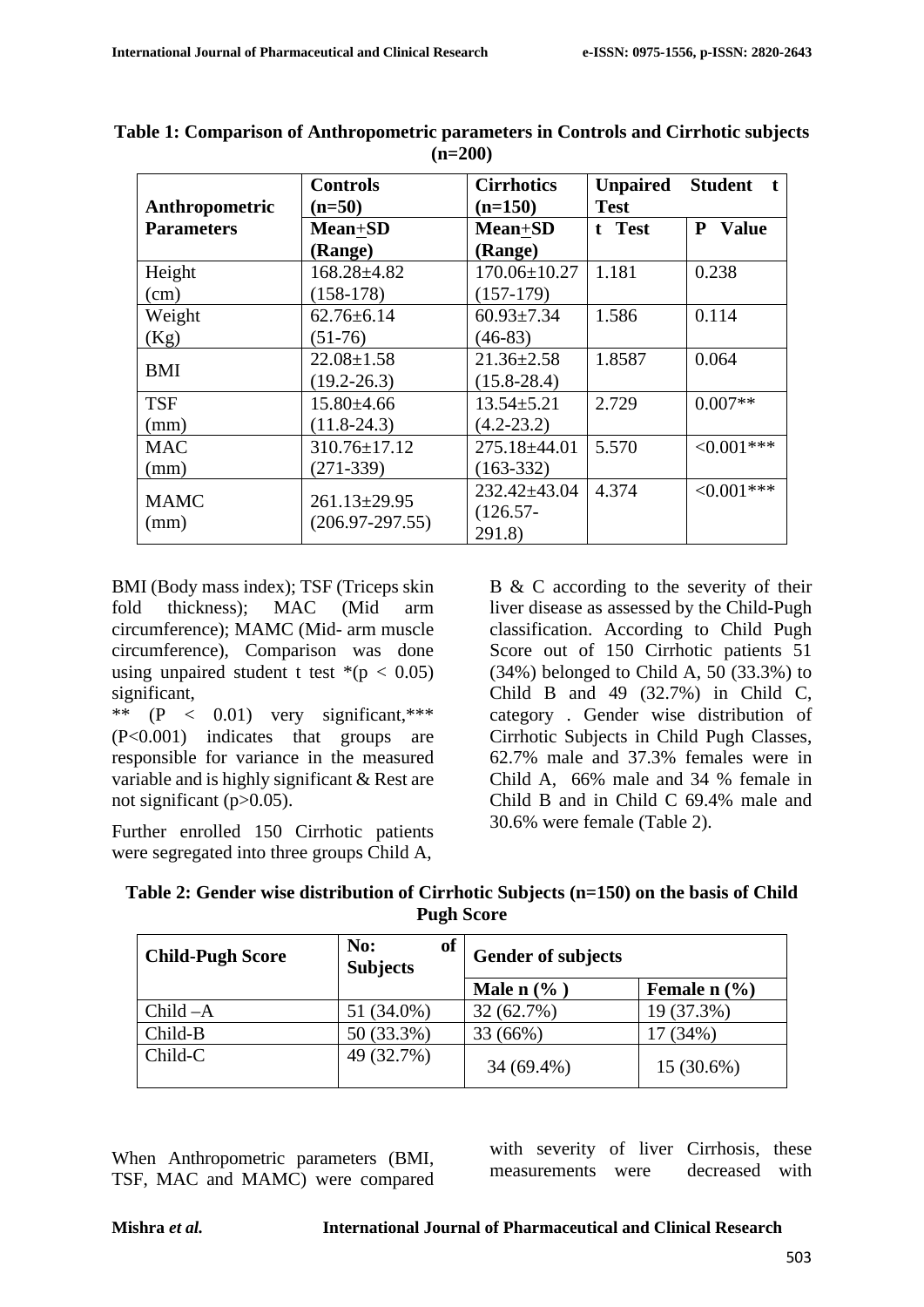advancement of liver disease but the difference among Child Pugh groups were statistically not significant ( $BMI$  p= 0.53

, TSF P= $0.89$ , MAC p= $0.30$  and MAMC p=0.67 ) .However there was no significant correlation  $(0.05)$  but there was negative tendency between BMI, TSF, MAC and MAMC with the Child score based on *Child-Pugh* classification (Table 3 &4).

| Table 3: Comparison of Anthropometric parameters (Height, Weight, BMI) according |  |
|----------------------------------------------------------------------------------|--|
| to Child Pugh Score $(n=150)$                                                    |  |

|                   | <b>Child-A</b>                           | $Child - B$                             | <b>Child-C</b>                         |                   | <b>ANOVA</b> (Analysis |
|-------------------|------------------------------------------|-----------------------------------------|----------------------------------------|-------------------|------------------------|
| <b>Parameters</b> | $(n=51)$                                 | $(n=50)$                                | $(n=49)$                               | of variance test) |                        |
|                   | <b>Mean+SD</b>                           | Mean+SD                                 | <b>Mean+SD</b>                         | $\mathbf{F}$      | P                      |
|                   | (Range)                                  | (Range)                                 | (Range)                                |                   | (Value)                |
| Height<br>(cm)    | $168.32{\pm}4.66$<br>$(158.0 -$<br>176.0 | $172.78 \pm 16.10$<br>$(162.0 - 178.0)$ | $169.08 \pm 5.29$<br>$(157.0 - 178.0)$ | 2.764             | 0.066                  |
| Weight<br>(Kg)    | $62.76 \pm 7.85$<br>$(50.0 - 83.0)$      | $60.54 \pm 5.57$<br>$(51.0 - 72.0)$     | $61.50 \pm 8.10$<br>$(46.0 - 74.0)$    | 2.628             | 0.076                  |
| <b>BMI</b>        | $22.08 \pm 2.42$<br>$(17.5 - 28.4)$      | $21.07 \pm 2.43$<br>$(16.7 - 26.7)$     | $21.50 \pm 2.89$<br>$(15.8 - 23.9)$    | 2.997             | 0.053                  |

Comparison was done using ANOVA (Analysis of variance test)  $*(p < 0.05)$ significant, \*\*  $(P < 0.01)$  very significant, \*\*\* (P<0.001) indicates that groups are

responsible for variance in the measured variable and is highly significant & Rest are not significant (p>0.05).

**Table 4: Comparison of Anthropometric parameters (TSF, MAC, MAMC) according Child Pugh Score (n=150)**

|                   | <b>Child-A</b><br>$(n=51)$ | $Child - B$<br>$(n=50)$ | <b>Child-C</b><br>$(n=49)$ | ANOVA (Analysis of<br>variance test) |         |
|-------------------|----------------------------|-------------------------|----------------------------|--------------------------------------|---------|
| <b>Parameters</b> | Mean+SD                    | <b>Mean+SD</b>          | <b>Mean+SD</b>             | $\mathbf F$                          | P value |
|                   | (Range)                    | (Range)                 | (Range)                    |                                      |         |
| <b>TSF</b>        | $14.86{\pm}4.57$           | $12.97 \pm 5.31$        | $12.80 \pm 5.55$           | 2.455                                | 0.089   |
| (mm)              | $(9.7 - 22.4)$             | $(4.7 - 23.2)$          | $(4.2 - 22.7)$             |                                      |         |
| <b>MAC</b>        | 281.90±30.83               | 275.36±49.91            | 268.30±48.51               | 1.198                                | 0.305   |
| (mm)              | $(208.0 - 324.0)$          | $(163.0 - 327.0)$       | $(165.0 - 332.0)$          |                                      |         |
| <b>MAMC</b>       | 235.22±39.91               | $234.01 \pm 45.74$      | $228.02\pm43.79$           | 0.398                                | 0.672   |
|                   | $(150.85 -$                | $(126.57 -$             | $(132.03 -$                |                                      |         |
| (mm)              | 285.69)                    | 286.8)                  | 291.8)                     |                                      |         |

Comparison was done using ANOVA (Analysis of variance test)  $*(p < 0.05)$ significant,  $** (P < 0.01)$  very significant, \*\*\* (P<0.001) indicates that groups are responsible for variance in the measured variable and is highly significant & Rest are not significant (p>0.05).

In our study severity of protein energy malnutrition was categorized into Mild, Moderate and Severe based on BMI, TSF, MAC and MAMC examination and Serum Albumin, Prealbumin and Transferrin measurement. The frequency or prevalence of diagnosis of malnutrition in patients with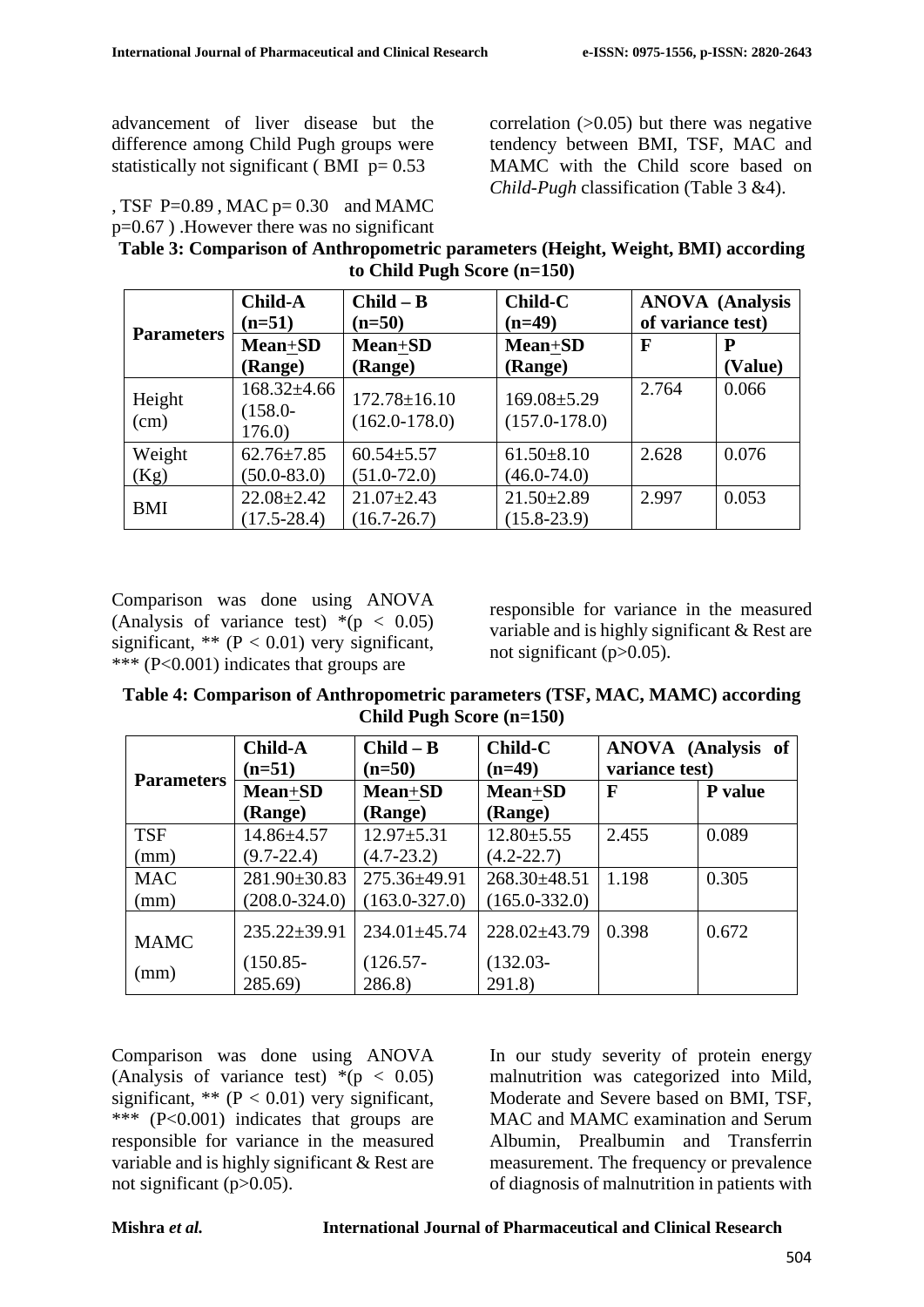liver cirrhosis varied according to the different methods. **On assessment of nutritional status** by various

Anthropometric measurements incidence of malnutrition decreasing order were:  $MAMC > TSF > MAC > BMI$  (Table 5 &6).

| Table 5: Assessment of Nutritional Status of Cirrhotic Subjects on the basis of Various |  |
|-----------------------------------------------------------------------------------------|--|
| Tools of Nutritional Assessment (n=150)                                                 |  |

| <b>Nutritional</b> | <b>Nutritional Status</b>   |                                                                               |  |
|--------------------|-----------------------------|-------------------------------------------------------------------------------|--|
| <b>Parameters</b>  | <b>Normal</b>               | <b>Malnourished</b>                                                           |  |
|                    | $n\left(\frac{6}{6}\right)$ | $n\binom{0}{0}$                                                               |  |
| <b>BMI</b>         | 110(73.4)                   | 40(26.7)                                                                      |  |
| <b>TST</b>         | 77(51.4)                    | 73 (48.6)                                                                     |  |
| <b>MAC</b>         | 80(53.3)                    | 70 (46.7)                                                                     |  |
| <b>MAMC</b>        | 71(47.3)                    | 79 (52.7)                                                                     |  |
|                    |                             | Table 6 Spearman Correlation (r) of Nutritional Markers with Child Pugh Score |  |
| <b>Parameters</b>  | R                           | P value                                                                       |  |
| <b>BMI</b>         | $-0.159$                    | 0.052                                                                         |  |
| <b>TST</b>         | $-0.160$                    | 0.051                                                                         |  |
| <b>MAC</b>         | $-0.146$                    | 0.072                                                                         |  |
| <b>MAMC</b>        | $-0.099$                    | 0.225                                                                         |  |

### **Discussion:**

Cirrhosis of the liver is a growing health problem in India and death from this condition is increasing rapidly among both men and women. Cirrhosis is a chronic disease of the liver in which diffuse destruction and regeneration of hepatic parenchymal cells and diffuse increase in connective tissue results in disorganization of the lobular architecture [25].

The aim of the study was to evaluate the nutritional status of liver cirrhosis patients by the Anthropometrics measurements ( Body Mass Index (BMI), Triceps Skin-fold thickness (TSF), Mid-Arm Circumference (MAC), Mid-Arm Muscle Circumference (MAMC) as assessment method of the nutritional status. and their correlation with severity of Liver cirrhosis according to Child Pugh classification. Anthropometry involves the external measurement of morphological traits of human beings. It has a widespread and important place in nutritional assessment, and while the literature on anthropometric measurement and its interpretation is enormous, the extent to which measurement error can influence both measurement and

interpretation of nutritional status is little considered [14]. Body measurements have a long history of use as nutritional indices. Some reflect previous nutritional conditions (for example, height), while others can reveal information about more recent status. Some measurements are able to distinguish between fat and fat-free mass, providing separate information about energy and muscle protein stores [26]. In our study Anthropometric measurements included the following: Body Mass Index (BMI), Triceps Skinfold Thickness (TSF) for fat stores and Mid -Arm Circumference (MAC), Mid -Arm Muscle Circumference (MAMC) for muscle protein mass, were used for assessment of Nutritional Status.

The Body mass index (BMI) is a simple tool for evaluating the appropriateness of weight for height. It does not involve measurement of body composition, and thus it is not an accurate method for assessing the percentage of lean body mass or fat. However, the BMI correlates well with many measures of body fat content, as well as with risk of morbidity under a variety of conditions. In addition, it is quickly and easily performed in virtually any setting [27,28]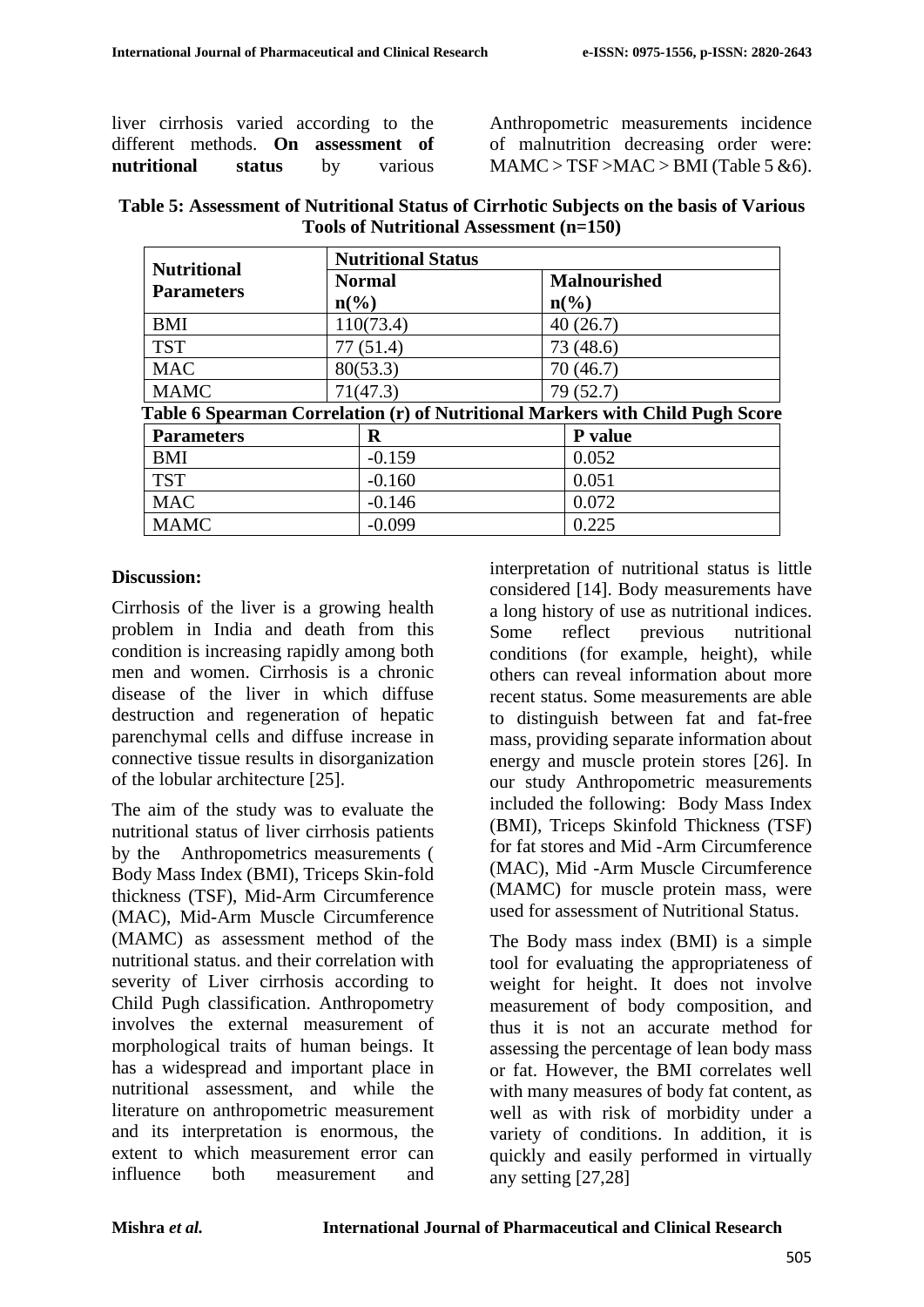Triceps skinfold thickness measurements are a reliable and reproducible method of assessing the nutritional status of cirrhotics. It was found that more than 50 percent of the decompensated patients were malnourished, with skinfold thickness values significantly lower than those of the controls. In comparison with skinfold thickness and arm circumference, parameters such as body weight and lean body mass are unreliable, and other indices such as muscle and/or fat arm area do not add any significant information to the evaluation of the nutritional status of cirrhotics. BMI measurements in less malnourished cirrhotic patients were not different from the general population, mainly due to the fact that ascites and peripheral oedema contributed significantly to body weight in cirrhotic patients, and true lean body mass was not taken into account. [28] There was no significant correlation between Anthropometrics measures (IBW, BMI, TSF, MAC and MAMC) and Child-Pugh score with  $p >$ 0.05 and severity of liver disease [28]. Among the Anthropometric parameters, only muscle reserves, evaluated by MAC and MAMC, were found to be more significantly affected in alcoholic cirrhotic patients when compared with non-alcoholic patients. This frequent reduction in muscle mass in patients with cirrhosis of alcoholic etiology is probably related to a direct effect of alcohol on skeletal muscle metabolism. [30] BMI and MAMC were not different among Child-Pugh classes A, B and C [31]. However Triceps skinfold thickness (mm) and Mid-arm circumference (cm) decreased significantly according to the Child score, a positive correlation was found between these two parameters and the severity of cirrhosis. [32]

The traditional nutritional assessment techniques especially Anthropometries are well established and are therefore widely used in clinical practice, the place of the new techniques of body composition analysis is yet to be decided. Caution is still

required in the application of traditional nutritional assessment, because the measurements are subject to both intra- and interobserver error, although this error can be minimized if the method is standardized and the observer is experienced. Moreover, the calculation of percentage body fat from skinfold data relies on certain assumptions, which, though validated in healthy individuals, may not be applicable to patients with cirrhosis [33].

Anthropometry is a relatively quick, simple, and cheap means of nutritional assessment. Its limitations include the extent to which measurement error can influence interpretation, and the length of time needed to take measurements. For large studies, or for nutritional screening and surveillance, a number of anthropometrists may be needed, and this influences the degree of measurement error, especially if there is between-observer bias. In choosing the instrument to assess nutritional status, workers often elect to measure only height and weight. These measures are quick, simple and require only limited training. More comprehensive measurement sets which include skinfolds and circumferences require more training and carry different degrees of error with them [34]. Anthropometric evaluation performed by trained health workers is inexpensive, non-invasive and provides detailed information on the different components of body structure, especially muscular and fat components, and can assist in assessing the nutritional status of a population [35].

We observed in the study that according to Anthropometric methods that used BMI, TSF, MAC and MAMC, the frequency of malnutrition diagnosis was less. These traditional methods underdiagnosed the nutritional depletion status of patients with Cirrhosis. Further their relation between severity of liver disease and severity malnutrition was statistically not significant. Anthropometry measurements accurately reflect total body fat and skeletal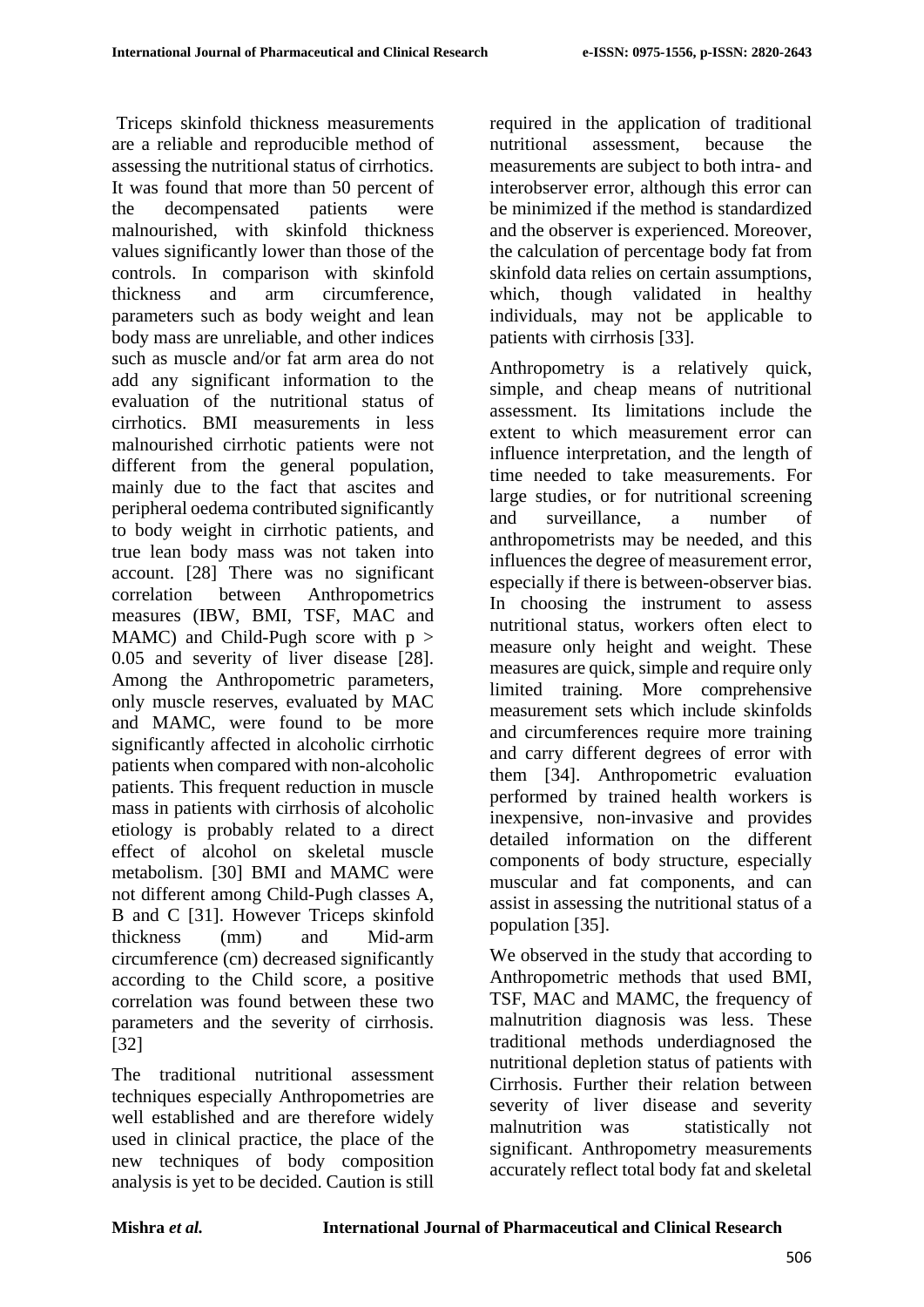muscle mass when used for the long term comparision of large, nutritionally stable population. However anthropometric measurements of hospitalized patients are of little value. Changes experienced during acute illness and stress may result in errors of interpretation of subcutaneous fat and weight assessment, and peripheral edema can result in inflated value of skinfold thickness and mid arm circumference [36]. Ideal body weight, even it was affected by body height, it cannot be used as determiner of nutritional status of liver cirrhosis patient as considered by total amount of liver cirrhosis patient of Child-Pugh A, B and C. Likewise BMI, which its measurement is affected by height and body weight. [37] Decreased body weight may be used as simple way to identify malnutrition condition, but this indicator is not reliable if there was any edema that caused by hypoalbuminemia. In liver cirrhosis, edema and ascites are frequently found, so we rarely could determine the real body weight measurement. Evaluation of TSF will be inaccurate result if there is fluid retention. In malnutrition condition, Triceps Skin fold Thickness will decrease in about 60 % patients. This condition indicates that TSF was cannot be used for determining the Nutritional Status. Measurement of body fat reserve will provide better evaluation if it is done at more than one site [29].

## Conclusion:

Malnutrition is common in CLD patients. MAMC is efficient anthropometric parameter and is associated with severity of disease but as one single method does not serves as the only and best parameter to diagnose malnourished patients or patients with risk for malnutrition, so that appropriate nutritional intervention can be done to prevent progression of the disease process. However, further research needs to be done.

# **References**

1. Sarin S K, Maiwall R. Global Burden of Liver Disease:A True Burden on Health Sciences and Economies!! World Gastro-enterology Organisation 2012;Vol. 17:Issue 2.

- 2. Merli M, Riggio O, Dally L. Does malnutrition affect survival in cirrhosis? PINC (Policentrica Italiana Nutrizione Cirrosi). Hepatology 1996;23:1041-1046.
- 3. Cheung K, Lee SS, Raman M et al. Prevalence and mechanisms of malnutrition in patients with advanced liver disease, and nutrition management strategies. Clin Gastroenterol Hepatol 2012;10:117-25.
- 4. Norman K et al. Prognostic impact of disease-related malnutrition. Clin Nutr 2007;27:5-15.
- 5. Fukushima K, Ueno Y, Kawagishi N, Kondo Y, Inoue J, Kakazu E, et al. The nutritional index CONUT is useful for predicting long-term prognosis of patients with end-stage liver disease. Tohoku J Exp Med 2011;224(3):215-9.
- 6. Tsiaousi ET, Hatzitolios AI, Trygonis SK, Savopoulos CG. Malnutrition in end stage liver disease: recommendations and nutritional support. J Gastroenterol Hepatol 2008 ;23:527–33.
- 7. Periyalwar P, Dasarathy S. Malnutrition in cirrhosis:contribution and consequences of sarcopenia on metabolic and clinical responses. Clin Liver Dis 2012;16:95–131
- 8. Moctezuma-Vel\_azquez C, Ignacio Garc 1a-Ju\_arez et al. Nutritional assessment and treatment of patients with liver cirrhosis. Nutrition 2013;29:1279–1285.
- 9. Caregaro L, Alberino F, Amodio P et al. Malnutrition in alcoholic and virusrelated cirrhosis. Am J Clin Nutrition 1996;63:602–609.
- 10. Muller MJ. Malnutrition in cirrhosis. J Hepatol. 1995;23:31–35.
- 11. Campillo B et al. Value of body mass index in the detection of severe malnutrition:influence of the pathology and changes in anthropometric parameters. Clin Nutr 2004;23(4):551.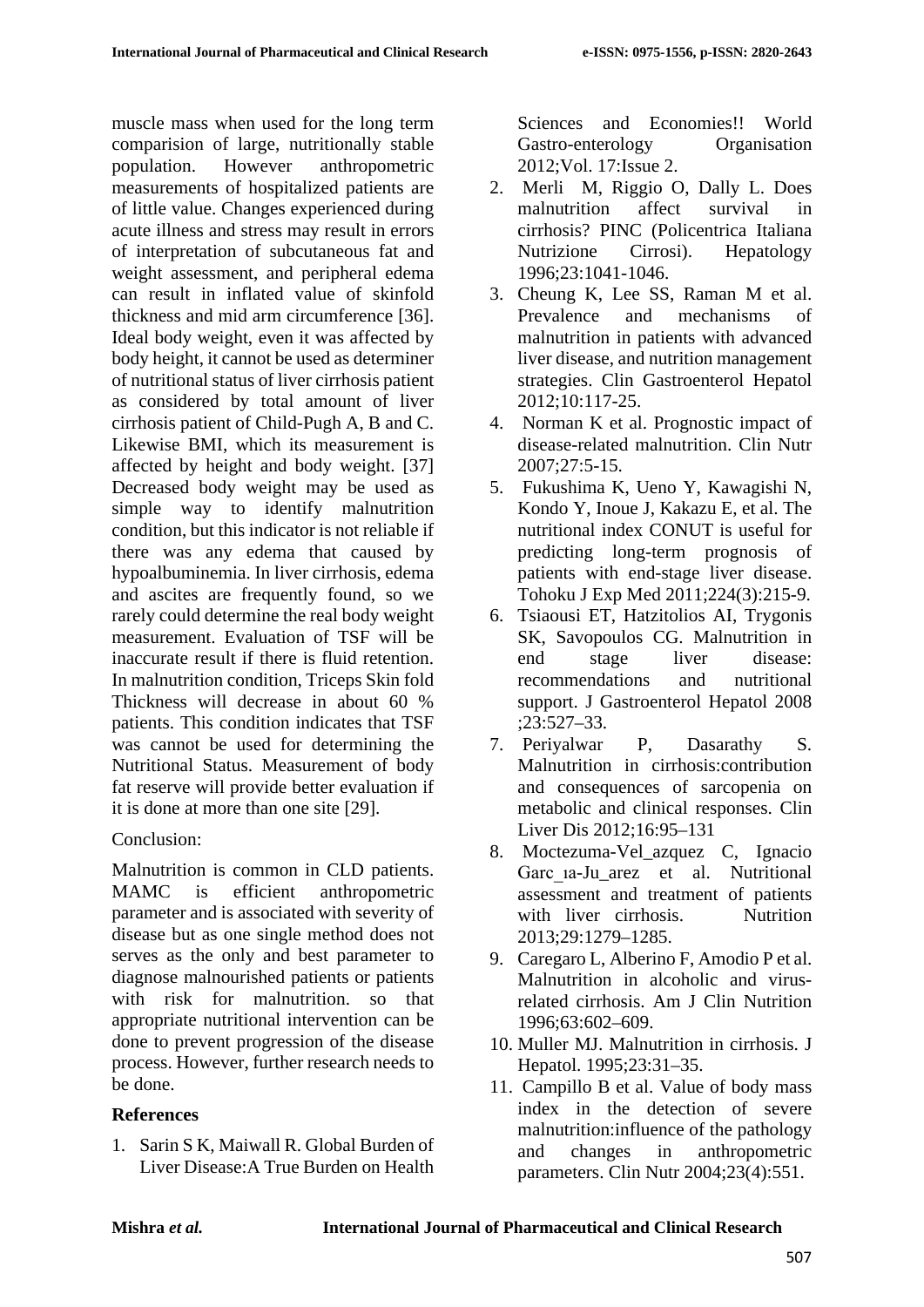- 12. O'Brien A, Williams R et al. Nutrition in end-stage liver disease:principles and practice. Gastroenterology 2008 ;13:1729–1740.
- 13. Singh N, Choudhary JK, Srivastava M, Tripathi MK, Rungta S, Singh SK, Jain AK, Dixit V. Nutritional And Clinical Profile Of Patients In Different Stages Of Alcoholic And Virus Related Liver Disease:An Indian Perspective 2013 Nov.
- 14. Pandve H T et al. Various Anthropometric Methods of Assessment of Nutritional Status in Under Five Children. Indian Medical Gazette sep 2012.
- 15. Morgan MY, Madden AM, Soulsby CT, et al. Derivation and validation of a new global method for assessing nutritional status in patients with cirrhosis. Hepatology 2006;44:823– 835.
- 16. Alberino F, Gatta A, Amodio P, Merkel C, Di Pascoli L, Boffo G, Caregaro L et al. Nutrition and survival in patients with liver cirrhosis. Nutrition 2001;17(6):445-450.
- 17. Garcia-Tsao G et al (1985) Histological-hemodynamic correlation in cirrhosis—a histological classification of the severity of cirrhosis. Am J Physiol 249:G549– G556 13.
- 18. EASL (2009) Clinical Practice Guidelines. Management of cholestatic liver diseases European Association for the Study of the Liver. J Hepatol 51:237–267 Study of Trace Elements in Liver Cirrhosis Patients 39 Author's personal copy 14.
- 19. Bavdekar A, Bave S et al (2002) Nutrition management in chronic liver disease. Indian J Pediatr 69:427–431 15.
- 20. Schiff ER, Sorrell MF, Maddrey EC et al (2008) Schiff's diseases of the liver. 9th Edition Lippincott, Williams & Wilkins. Lancet 371(9615):838–851
- 21. Arakawa Y et al. Liver cirrhosis and metabolism (sugar, protein, fat and

trace elements). Hepatol Res 2004 Dec;30S:46-58.

- 22. [Schuppan](http://www.ncbi.nlm.nih.gov/pubmed/?term=Schuppan%20D%5Bauth%5D) D and [Nezam H. Afdhal](http://www.ncbi.nlm.nih.gov/pubmed/?term=Afdhal%20NH%5Bauth%5D) et al[.](http://www.ncbi.nlm.nih.gov/entrez/eutils/elink.fcgi?dbfrom=pubmed&retmode=ref&cmd=prlinks&id=18328931) Liver cirrhosis. [Lancet](http://www.ncbi.nlm.nih.gov/entrez/eutils/elink.fcgi?dbfrom=pubmed&retmode=ref&cmd=prlinks&id=18328931)  [2008;371\(9615\):838–851.](http://www.ncbi.nlm.nih.gov/entrez/eutils/elink.fcgi?dbfrom=pubmed&retmode=ref&cmd=prlinks&id=18328931)
- 23. NHANES (National Health and Nutrition Examination Survey) Anthropometry Procedure Manual;CCD:2007.
- 24. Jones JM et al. Reliability of nutritional screening and assesment tools. Nutrition 2004;20(3):307-311.
- 25. Speich M, Pineau A, Ballereau F et al (2001) Minerals, trace elements and related biological variables in athletes and during physical activity. Clin Chim Acta 312(1–2):1–11
- 26. Lin Perry et al. The use of body measurements to assess nutritional status. nursing times.net ,2007.
- 27. Bogers RP et al. Association of overweight with increased risk of coronary heart disease partly independent of blood pressure and cholesterol levels. Arch Intern Med 2007;167:1720.
- 28. Campillo B, Richardet J-P, Scherman E et al. Evaluation of nutritional practice in hospitalized cirrhotic patients: results of a prospective study. Nutrition 2003;19:515–521.
- 29. Yovita H, Ali D et al. Correlation between Anthropometrics measurements, prealbumin level and transferin serum with child- pugh classification in evaluating nutritional status of liver cirrhosis patient. Acta Med Indines 2004;38(4):197-201
- 30. Carvalho L, Parise ER et al. Evaluation of nutritional status of non-hospitalized patients with liver cirrhosis. Arq Gastroenterol 2006;43:269–274.
- 31. [Yang SS,](http://www.ncbi.nlm.nih.gov/pubmed?term=Yang%20SS%5BAuthor%5D&cauthor=true&cauthor_uid=11819326) [Wu CH,](http://www.ncbi.nlm.nih.gov/pubmed?term=Wu%20CH%5BAuthor%5D&cauthor=true&cauthor_uid=11819326) [Chen LL,](http://www.ncbi.nlm.nih.gov/pubmed?term=Chen%20LL%5BAuthor%5D&cauthor=true&cauthor_uid=11819326) [Mo SC,](http://www.ncbi.nlm.nih.gov/pubmed?term=Mo%20SC%5BAuthor%5D&cauthor=true&cauthor_uid=11819326) [Chen DF](http://www.ncbi.nlm.nih.gov/pubmed?term=Chen%20DF%5BAuthor%5D&cauthor=true&cauthor_uid=11819326) Nutritional status in nonalcoholic sub-clinical porto-systemic encephalopathy. [World J Gastroenterol](http://www.ncbi.nlm.nih.gov/pubmed/11819326) 1998 Oct;4(5):380-384.
- 32. I Gde Made Satya Wangsa, Wiradiputra, A. E., Putra, G. N. P. W., & Deker, M. Talus Fracture in a 24-